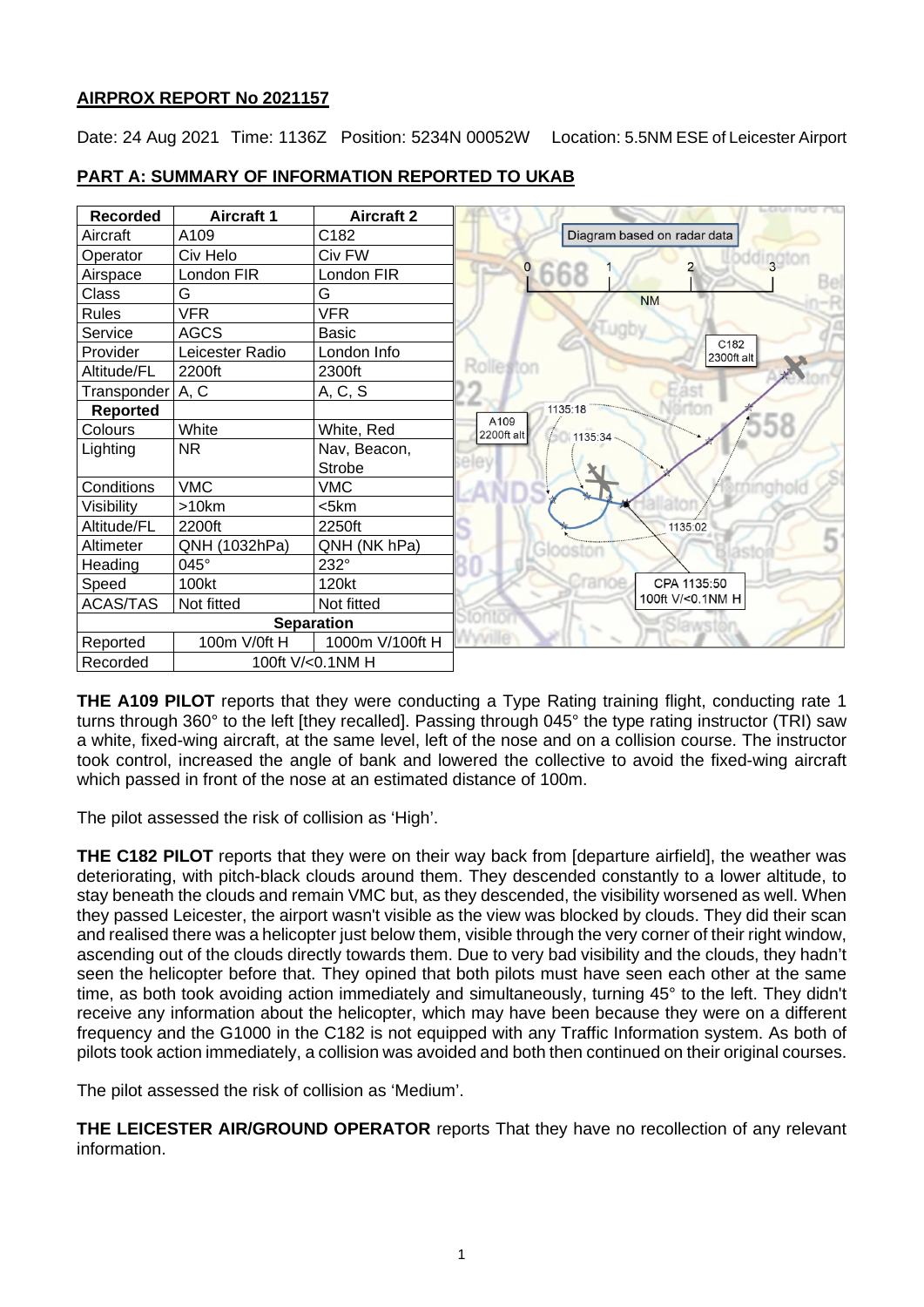**THE LONDON INFORMATION FISO** reports that [the] safety investigations [department] informed them that the UKAB had notified NATS that an Airprox report had been filed regarding [the C182] pilot on Tuesday 24<sup>th</sup> August. The pilot of [the C182] did not report anything on the RT.

## **Factual Background**

The weather at Wittering was recorded as follows:

METAR EGXT 241150Z 06008KT 9999 BKN030 18/13 Q1031 BLU= METAR EGXT 241050Z 04008KT 9999 FEW017 BKN031 BKN037 18/13 Q1031 RMK BLU=

### **Analysis and Investigation**

#### **NATS investigation report**

Safety Investigations was notified by the UK Airprox Board of an Airprox involving [an A109] and [a C182]. The pilot of [the C182] was in communication with London Information however no report was made over the RT concerning the event.

Information available to the investigation included:

- CA4114 [ATS occurrence reporting form] from the London Information FISO.
- Radar and R/T recordings

The pilot of [the C182] called on the London Information frequency at 1042:50 using the prefix 'student' and reported that they were on a navigational exercise from [departure airfield] to [destination airfield] via Rugby and Boston. The London Information FISO provided a Basic Service and issued a squawk of 1177. [The A109] first appeared on radar in the vicinity of Leicester Airport and began tracking in a south-easterly direction, at this time [the C182 pilot] was routing towards [destination airfield] and tracking in a south-westerly direction. At 1134:44 [the A109 pilot] appeared to begin a right hand orbit in a position approximately 2.4NM to the east of the reporting point UPDUK. As [the A109 pilot] completed the orbit and re-established on the south-easterly track the aircraft came into close proximity with [the C182], which was continuing their previously established south-westerly track, maintaining an indicated altitude of 2300ft.

The closest point of approach (CPA) between the aircraft occurred at 1135:50 and was recorded on the Multi Track Radar as 0NM and 100ft. (Figure 1).



Figure 1

The Mode C indication displayed by [the A109] changed from an altitude of 2200ft at CPA, to an altitude of 2400ft on the subsequent radar update.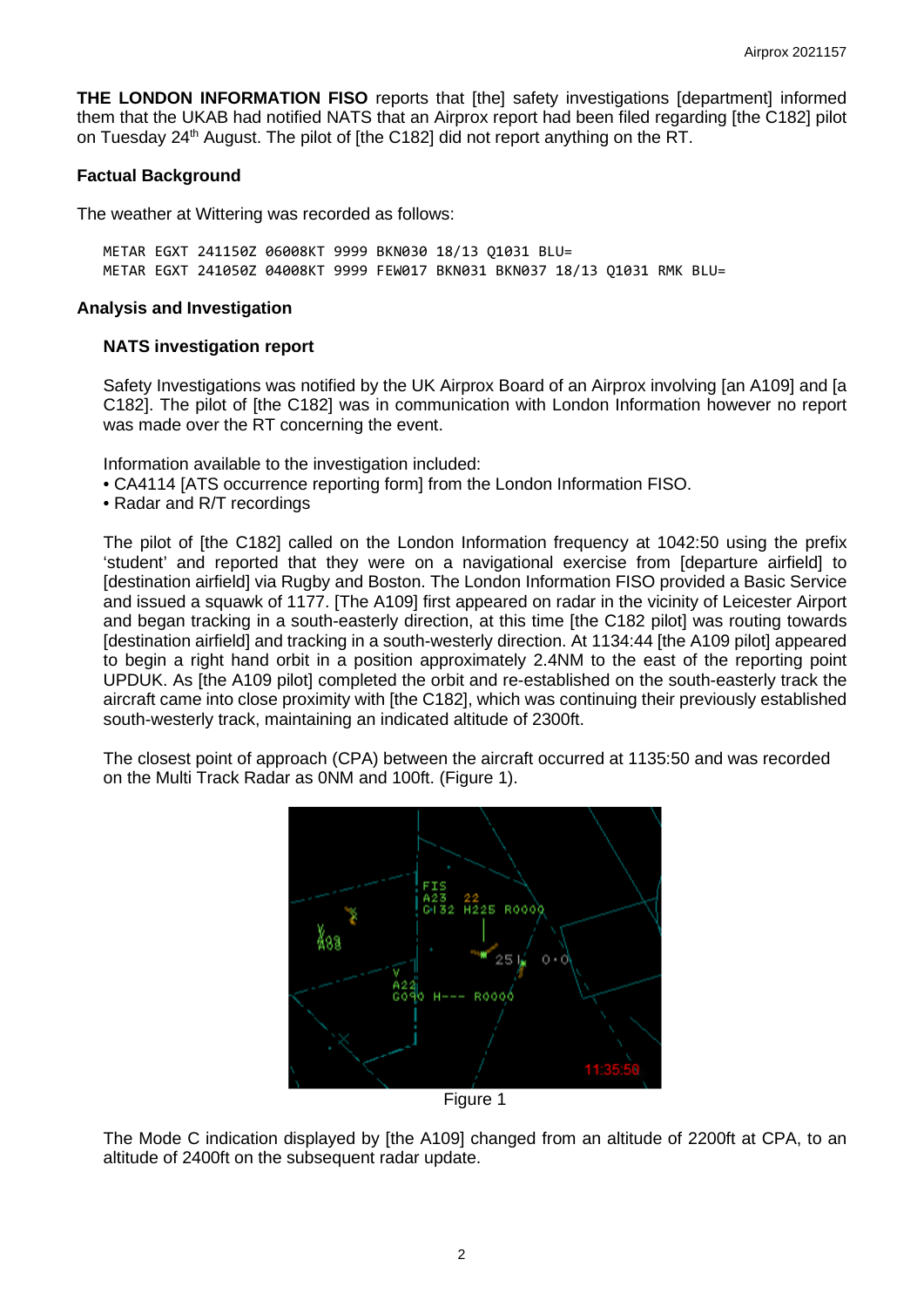London Information provides Basic and Alerting Services only and is not radar equipped. The pilot of [the A109] was not in contact with London Information, therefore the FISO was unaware of the aircraft.

CAP774 – UK Flight Information Services, Chapter 2 Paragraph 1 defines a Basic Service as: 'A Basic Service is an ATS provided for the purpose of giving advice and information useful for the safe and efficient conduct of flights. This may include weather information, changes of serviceability of facilities, conditions at aerodromes, general airspace activity information, and any other information likely to affect safety. The avoidance of other traffic is solely the pilot's responsibility.' The pilot of [the C182] made no reference to the event over the RTF and continued to their destination, leaving the London Information frequency at 1144:53.

The Airprox occurred when [an A109 pilot] and a [C182 pilot] flew into close proximity whilst outside controlled airspace. Closest Point of Approach occurred at 1135:50 and was recorded on Multi-Track Radar as 0NM and 100 feet.

### **UKAB Secretariat**

The A109 and C182 pilots shared an equal responsibility for collision avoidance and not to operate in such proximity to other aircraft as to create a collision hazard. [1](#page-2-0) If the incident geometry is considered as converging then the C18[2](#page-2-1) pilot was required to give way to the A109.<sup>2</sup>

### **Summary**

An Airprox was reported when an A109 and a C182 flew into proximity 5.5NM ESE of Leicester Airport at 1136Z on Tuesday 24<sup>th</sup> August 2021. Both pilots were operating under VFR in VMC, the A109 pilot in receipt of an AGCS from Leicester Radio and the C182 pilot in receipt of a Basic service from London Information.

# **PART B: SUMMARY OF THE BOARD'S DISCUSSIONS**

Information available consisted of reports from both pilots, radar photographs/video recordings, reports from the air traffic controllers involved and reports from the appropriate operating authorities. Relevant contributory factors mentioned during the Board's discussions are highlighted within the text in bold, with the numbers referring to the Contributory Factors table displayed in Part C.

Due to the exceptional circumstances presented by the coronavirus pandemic, this incident was assessed as part of a 'virtual' UK Airprox Board meeting where members provided a combination of written contributions and dial-in/VTC comments.

The Board first considered the actions of the A109 pilot and a helicopter pilot member, who is familiar with training of this kind, commented that it would have been a high workload situation for the pilot. The Board agreed that, in this area of operation, there are other air traffic services available which could have better aided the pilot in discharging their responsibilities regarding collision avoidance whilst undertaking this kind of training and, that utilising a service such as East Midlands LARS, may have been more appropriate (**CF2**).

The Board then considered the level of service that the C182 pilot had been receiving. The C182 pilot had been in receipt of a Basic Service, under which there is no requirement for the FISO to monitor the flight (**CF1**). London Information is non-surveillance equipped and so the FISO had no information available to them that could have been used to build situational awareness of the event. The Board agreed that there may have been benefit to the C182 pilot in utilising a LARS provision (**CF2**).

Finally, in assessing the risk of collision, the Board discussed that neither pilot had had any awareness of the presence of the other (**CF3**), and so both had been relying on their lookout. The Board also

<span id="page-2-0"></span><sup>1</sup> (UK) SERA.3205 Proximity.

<span id="page-2-1"></span><sup>2</sup> (UK) SERA.3210 Right-of-way (c)(2) Converging.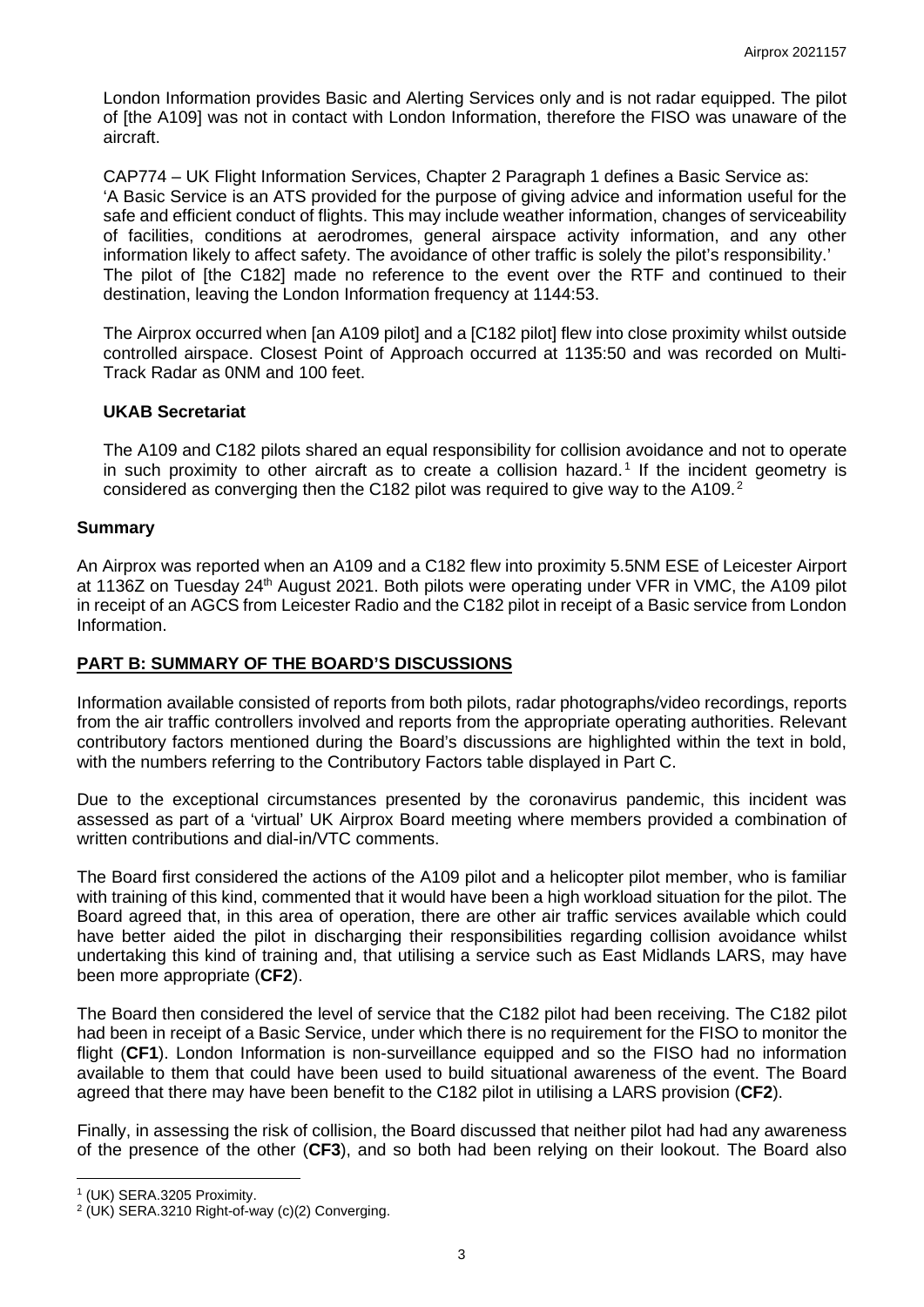discussed that, for a time, the A109 would have been visually obscured from the pilot of the C182 (**CF5**). Both pilots had become visual with the other aircraft at a late stage (**CF4**), but they had had time to take emergency avoiding action. Members agreed that, in this case, safety had not been assured and that there had been a risk of collision (**CF6**), but that the action of the pilots had generated sufficient separation to reduce the risk of collision, although not remove it entirely. Accordingly, the Board assigned a Risk Category B to this Airprox.

# **PART C: ASSESSMENT OF CONTRIBUTORY FACTORS AND RISK**

## Contributory Factors:

|                | 2021157                |                                                                |                                                                                                                             |                                                                                              |  |  |  |  |  |  |  |
|----------------|------------------------|----------------------------------------------------------------|-----------------------------------------------------------------------------------------------------------------------------|----------------------------------------------------------------------------------------------|--|--|--|--|--|--|--|
| <b>CF</b>      | Factor                 | <b>Description</b>                                             | <b>ECCAIRS Amplification</b>                                                                                                | <b>UKAB Amplification</b>                                                                    |  |  |  |  |  |  |  |
|                | <b>Ground Elements</b> |                                                                |                                                                                                                             |                                                                                              |  |  |  |  |  |  |  |
|                |                        | • Situational Awareness and Action                             |                                                                                                                             |                                                                                              |  |  |  |  |  |  |  |
| 1              | Contextual             | Flight<br>Information<br><b>ANS</b><br>Provision               | Provision of ANS flight information                                                                                         | The ATCO/FISO was not required<br>to monitor the flight under a<br><b>Basic Service</b>      |  |  |  |  |  |  |  |
|                | <b>Flight Elements</b> |                                                                |                                                                                                                             |                                                                                              |  |  |  |  |  |  |  |
|                |                        | <b>. Tactical Planning and Execution</b>                       |                                                                                                                             |                                                                                              |  |  |  |  |  |  |  |
| $\overline{2}$ | Human<br>Factors       | • Communications by Flight<br>Crew with ANS                    | An event related to the communications<br>between the flight crew and the air<br>navigation service.                        | Pilot did not request appropriate<br>ATS service or communicate with<br>appropriate provider |  |  |  |  |  |  |  |
|                |                        | • Situational Awareness of the Conflicting Aircraft and Action |                                                                                                                             |                                                                                              |  |  |  |  |  |  |  |
| 3              | Contextual             | • Situational Awareness and<br><b>Sensory Events</b>           | Events involving a flight crew's<br>awareness and perception of situations                                                  | Pilot had no, late or only generic,<br><b>Situational Awareness</b>                          |  |  |  |  |  |  |  |
|                | • See and Avoid        |                                                                |                                                                                                                             |                                                                                              |  |  |  |  |  |  |  |
| 4              | Human<br>Factors       | • Identification/Recognition                                   | Events involving flight crew not fully<br>identifying or recognising the reality of a<br>situation                          | Late sighting by one or both<br>pilots                                                       |  |  |  |  |  |  |  |
| 5              | Contextual             | • Visual Impairment                                            | Events involving impairment due to an<br>inability to see properly                                                          | One or both aircraft were<br>obscured from the other                                         |  |  |  |  |  |  |  |
|                | • Outcome Events       |                                                                |                                                                                                                             |                                                                                              |  |  |  |  |  |  |  |
| 6              | Contextual             | • Near Airborne Collision with<br>Aircraft                     | An event involving a near collision by an<br>aircraft with an aircraft, balloon, dirigible<br>or other piloted air vehicles |                                                                                              |  |  |  |  |  |  |  |

### Degree of Risk: B

# Safety Barrier Assessment<sup>[3](#page-3-0)</sup>

In assessing the effectiveness of the safety barriers associated with this incident, the Board concluded that the key factors had been that:

### **Ground Elements:**

**Situational Awareness of the Confliction and Action** were assessed as **not used** because, under a Basic Service, the FISO is not required to monitor the flight.

# **Flight Elements:**

**Tactical Planning and Execution** was assessed as **partially effective** because the A109 pilot remained under an AGCS whilst operating away from the airfield when they may have been better served seeking a LARS from a local provider.

<span id="page-3-0"></span><sup>&</sup>lt;sup>3</sup> The UK Airprox Board scheme for assessing the Availability, Functionality and Effectiveness of safety barriers can be found on the [UKAB Website.](http://www.airproxboard.org.uk/Learn-more/Airprox-Barrier-Assessment/)